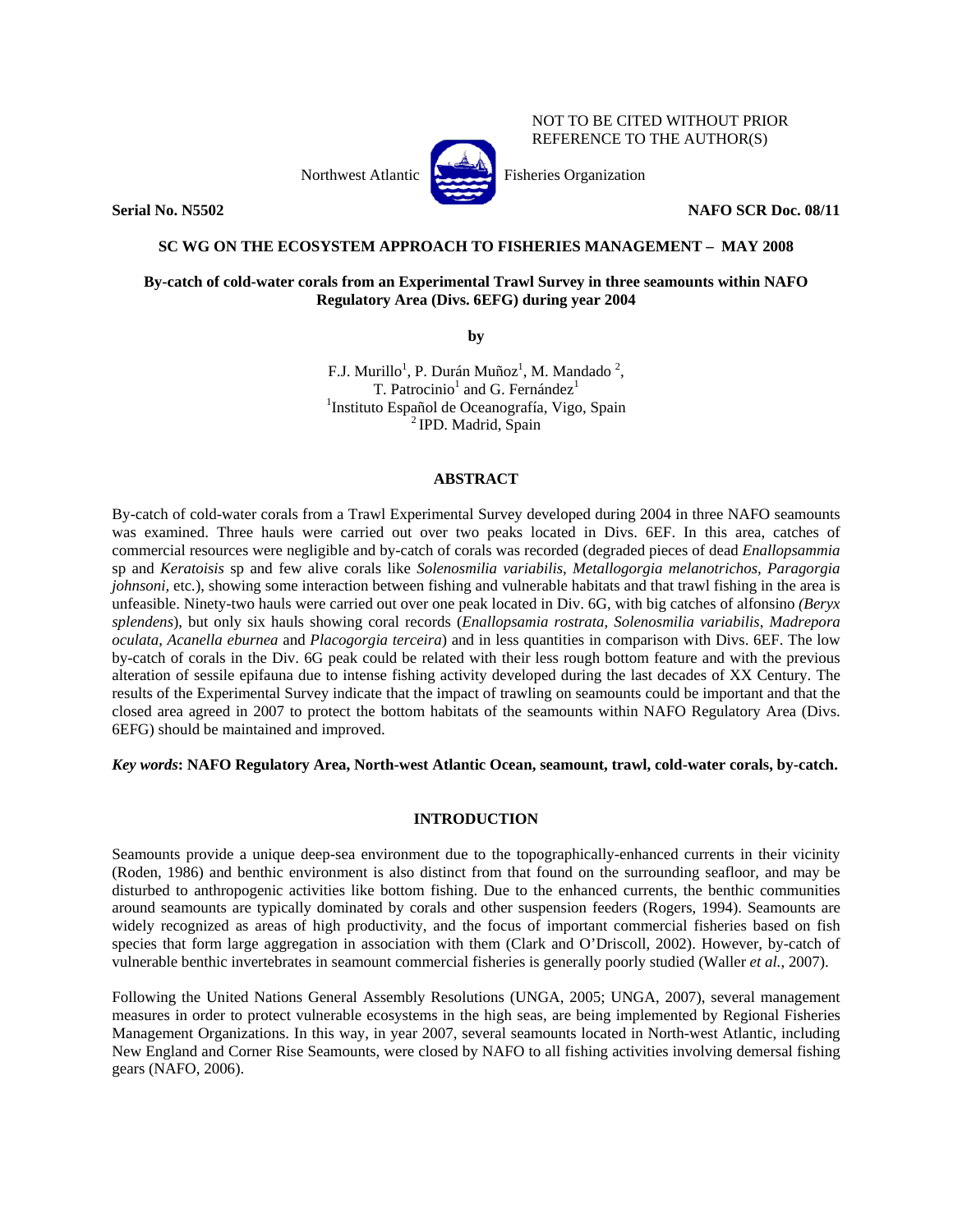In year 2004, before the aforementioned closure enforcement, an Experimental Trawl Survey was carried out in fishing grounds (NAFO Regulatory Area: Div. 6EFGH & 4XWVs) considered non-habitual for the NW Atlantic Spanish fleet. This kind of cooperative surveys (Durán Muñoz and Román, 2000) are research initiatives carried out in collaboration with the fishing industry, with the aim to obtain data on distribution and biology of fisheries resources and to study the interactions between commercial fishing, gears and habitats (Durán Muñoz *et al.,* 2007).

Results from the 2004 Experimental Trawl Survey were presented to the 2005 NAFO Scientific Council Meeting (Durán Muñoz *et al,.* 2005) focused on fish resources and including brief results on benthic invertebrate by-catch. In addition, in this Working Document, we present a detailed review of the cold-water coral by-catch information collected during the expedition, in order to make this data available to the new NAFO-WGEA, and to contribute to improve the knowledge on the effects of fishing in the seamounts within NAFO regulatory Area.

## **MATERIAL AND METHODS**

During last Quarter of year 2004, a two month Experimental Survey was carried out in NAFO Regulatory Area (Div. 6EFGH & 4XWVs) and adjacent international waters, with one polyvalent trawler, using *"Gloria" pelagic trawl gear* and *"Pedreira" trawl gear*. A scientific observer was on board. Among other information, location, time, depth, catch and discards (paying special attention to invertebrate by-catch) were noted by the observer, haul by haul. Biological samples were made, according with IEO methods. Invertebrates samples were preserved as vouchers for subsequent definitive identification in the laboratory.

A total of 126 hauls were carried out during the survey, which 119 were valid hauls: 95 short duration hauls with *"Pedreira" gear*, just over seamounts and 31 long duration hauls using *"Gloria" gear* far away from bottom features, between 600-1400 m and 200-800 m depth approx., respectively. In this document we analyze all the hauls (valid+null), because null hauls also could contain corals by-catch. Nine seamounts were explored by means of echo-sounder (SIMRAD ES-380), spending 106'5 hours, but only in three of them, fishing operations using *"Pedreira" gear* were carried out just over the peaks. The "cucharada" fishing technique (Gonzalez-Costas and Lorenzo, 2006) was used in order to avoid gear damage and minimize the contact with the bottom. Map of Figure 1 shows the location of the peaks where this gear and technique was employed.

#### **RESULTS**

Table 1 shows the number of hauls with coral by-catches. Coral records did not occur in any fishing operations carried out by means *"Gloria" gear*. On the other hand, corals were recorded in 9 hauls using *"Pedreira" gear* just over three peaks located in New England and Corner Rise Seamount Complexes. In the remainder 86 hauls carried out with this gear over peaks, no coral by-catch was observed.

#### **NAFO Divs. 6EF (New England Seamount Complex)**

In the Divs. 6EF, a total of three short hauls were carried out with *"Pedreira" gear* just over two peaks. Fishing operations were very difficult, because extremely rough bottom features were found. On the other hand, catches of main commercial fish species were negligible (Durán Muñoz *et al.,* 2005) and some by-catch of corals was recorded (Table 1). The most common coral by-catch recorded in Div. 6F was the colonial scleractinian *Enallopsammia* sp (Table 2). Most of the by-catch of this specie corresponded to pieces of degraded dead skeletons (like sub-fossil), though several fragments presented recent scars showing that they could belong to a coral structure. Also the base of a big *Keratoisis* sp like sub-fossil was caught. Another records of live corals, include the scleractinian *Solenosmilia variabilis*, gorgonians (*Metallogorgia melanotrichos, Paragorgia johnsoni* and *Lepidisis* sp.) and antipatharians. In Div 6E (Table 2), by-catch of corals was less important. Corals observed were the scleractinian *Solenosmilia variabilis* (dead) and the gorgonian *Thouarella grasshoffi*.

## **NAFO Div. 6G (Corner Rise Seamount Complex)**

On the Div. 6G, fishing operations using *"Pedreira" gear* were carried out over one peak exclusively. The peak showed a rough feature. Nevertheless, trawl fishing over the summit were less difficult than in Divs. 6EF, and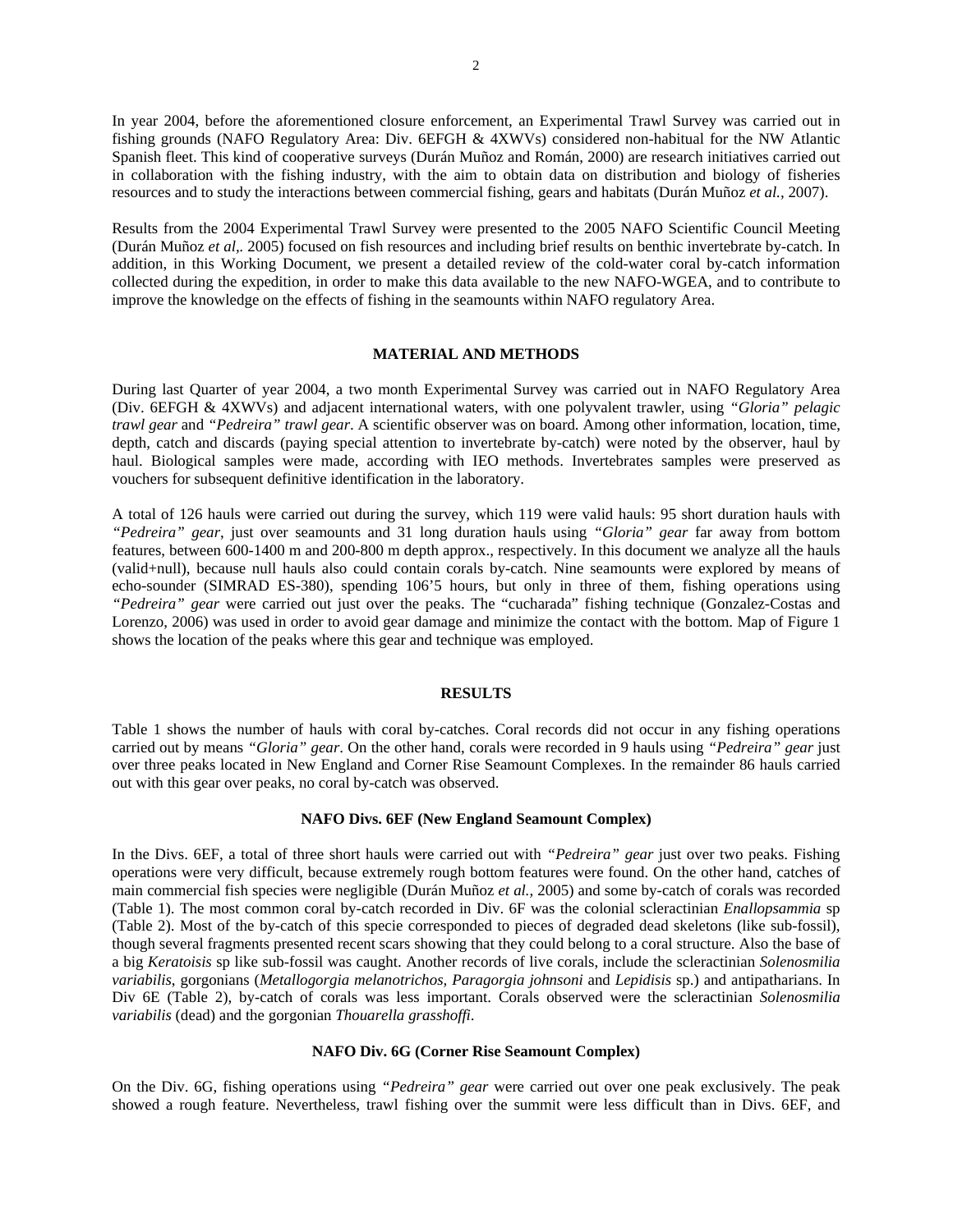catches of alfonsino (*Beryx splendens*) were considerable. In this seamount, 92 short hauls using *"Pedreira" gear* were carried out, and only in 6 of them slight amount of corals were recorded. Corals observed were a piece of *Enallopsamia rostrata*, *Solenosmilia variabilis*, *Madrepora oculata*, *Acanella eburnea*, *Placogorgia terceira* and antipatharians (Table 2).

Lost pots in good conservation state were found entangled in the gear in two hauls, indicating recent bottom fishing activity in this seamount.

### **DISCUSSION**

The results of the 2004 Trawl Exploratory Survey show that in two peaks located in New England Complex, trawl fishing operations is unfeasible, due to catches of commercial resources were negligible and by-catch of corals occurred, indicating some interaction between fishing and vulnerable habitats. On the other hand, in one peak of Corner Rise Complex, despite the intense fishing activity directed to alfonsino along the last decades of XX Century in the area (Vinnichenko, 1997), high CPUE's of this fish species were obtained, but in the 7% of the fishing operations, by-catch of cold-water corals was recorded. The less by-catch of corals recorded (in comparison with New England Complex), could be related both with the more friendly bottom feature of the peak (and the consequent success of the "cucharada" fishing technique), and/or with the previous alteration of sessile epifauna due to the intense fishing activity developed in the past (Vinnichenko, 1997). Moreover, Waller et al. (2007) using a remotely operated vehicle (ROV) documented evidence of large-scale trawling damage on Div. 6G.

Generally coral by-catch obtained in seamounts during the 2004 trawl experiment, corresponded to dead skeletons. It is accepted, that the degradation of coral reefs could be due to either natural or anthropogenic factors (Mortensen *et al*., 2007). Nevertheless, coral rubble provides appropriate substrate to epifauna and this is very relevant in terms of an associate biodiversity that is necessary to protect (Duran Muñoz *et al.*, 2008). Fishing technique used over seamounts is totally different from the technique used in sedimentary seabed in continental slope. Multidisciplinary studies show that the habitat in the sedimentary seabed is generally very different also from the habitats observed in hard substrate seabed. Consequently, is expected a different kind of interaction between gears and habitats.

In seamount fisheries, obviously, fishing techniques have been designed to minimize bottom contact, with the objective to avoid gear damage and to increase the catches of fish aggregations, located generally no very close to the bottom of the summit. Nevertheless, result difficult to achieve a total success in this objective and in certain number of hauls (depends on several factors like the skipper experience and ability, the fishing technique used, etc.), trawl gear could contact with the bottom, and corals could be damaged. Despite that the aforementioned technical factors and the fishermen experience could be improved, results of this trawl experiment supported by the evidence of bottom seamount habitat alteration documented by means ROV, indicate that the impact of trawling on seamount complex could be important, with the coral substrate and associated community removed from the most heavily fished seamounts (Koslow *et al.,* 2001). This seems that the closed area agreed in 2007 to protect the bottom habitats of the seamounts within NAFO Regulatory Area (Divs. 6EFG) should be maintained and improved.

On the other hand, the presence of lost pots observed in this area, could indicate the existence of some other kind of bottom fishing activity in Division 6G, which effects have not still been documented.

### **ACKNOWLEDGEMENTS**

The 2004 Trawl Experimental Survey was funding by Spanish Government. *Secretaría General de Pesca Marítima* (SGPM. Ministerio de Agricultura, Pesca y Alimentación). Our sincerely thanks to the vessel crew, for assistance in the data collection onboard.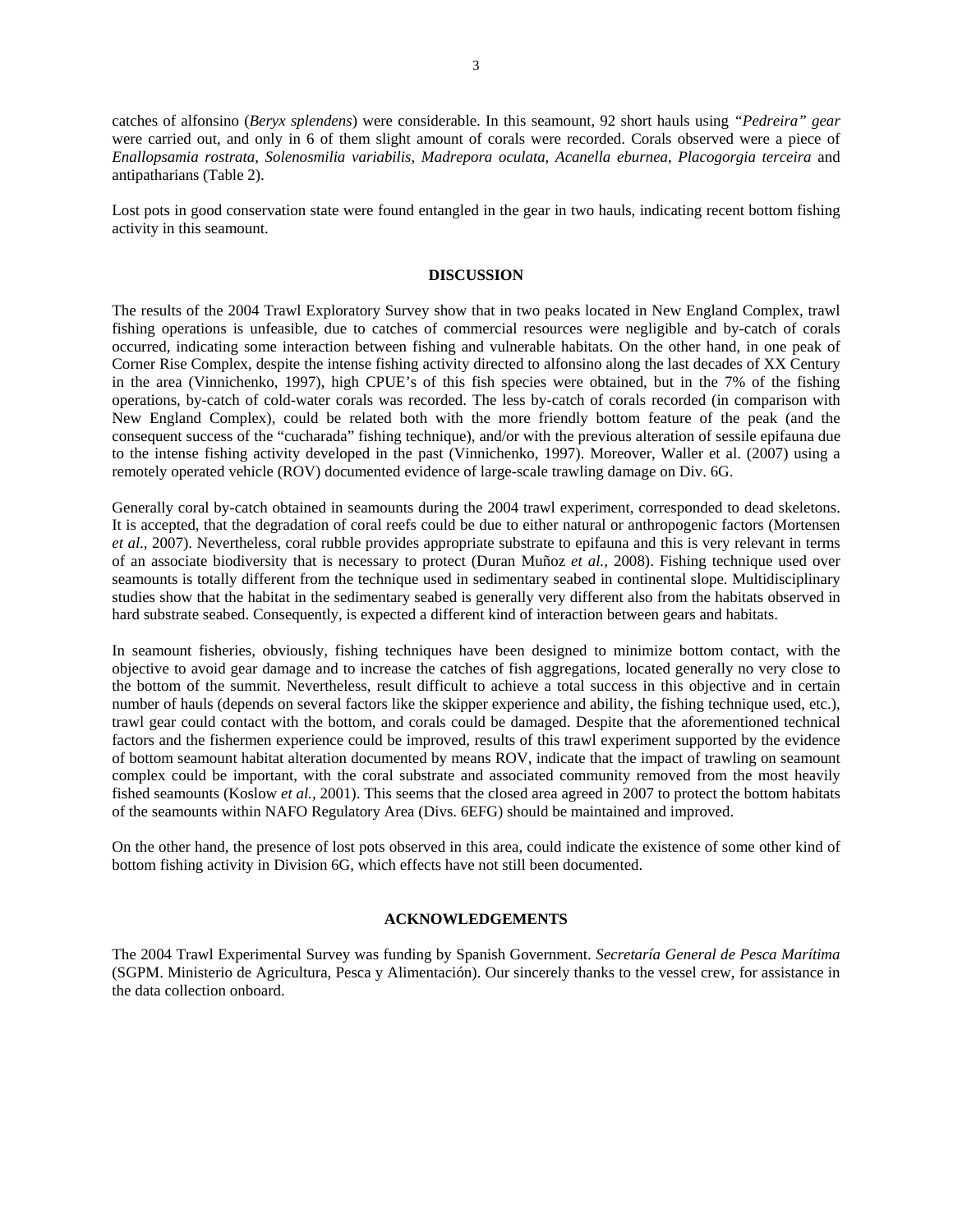### **REFERENCES**

CLARK, M.R. and R.L. O' DRISCOLL. 2002. Deepwater fisheries and their impacts on seamount habitat in New Zealand. *J. Northw. Atl. Fish. Sci,* 31: 441-458.

DURÁN MUÑOZ, P. and E. ROMÁN, 2000. Spanish Experimental Fishings: A cooperative research initiative between scientists and the local fishing industry. ICES CM 2000/W: 03.

DURAN MUÑOZ, P., M. MANDADO, A. GAGO, C. GÓMEZ, and G. FERNÁNDEZ. 2005. Brief results of a trawl experimental survey at NW Atlantic. NAFO SCR Doc. 05/32, Serial No. N5095.

DURÁN MUÑOZ, P., M. SAYAGO-GIL, T. PATROCINIO, A. SERRANO, F.J. MURILLO, S. PARRA, L.M. FERNÁNDEZ SALAS, M. SACAU, V. DÍAZ DEL RÍO and X. PAZ. 2007. ECOVUL/ARPA Interdisciplinary Project: Looking for a model to study the interaction between deep-water bottom fisheries and their supporting high seas ecosystems. ICES CM 2007/R: 01.

DURÁN MUÑOZ, P., M. SAYAGO-GIL, J. CRISTOBO, S. PARRA, A. SERRANO, V. DÍAZ DEL RÍO, T. PATROCINIO, M. SACAU, J. MURILLO, D. PALOMINO, M. DOMÍNGUEZ and L.M. FERNÁNDEZ-SALAS. 2008. Suggestion on a new additional closure in order to refine the advice on cold water corals protection in the NEAFC Regulatory Area (*Hatton Bank*: ICES XIIb & VIb1) based on ECOVUL/ARPA data. Working Document presented to the Working Group on Deep-Water Ecology. Copenhagen. 10-14 March 2008.

GONZÁLEZ-COSTAS, F. and J.V. LORENZO. 2007. Spanish fisheries information in Corner Rise Seamount Complex (NAFO Divisions 6GH). NAFO SCR Doc. 07/26, Serial No. 5377

KOSLOW, J.A., K. GOWLETT-HOLMES, J.K. LOWRY, T. O'HARA, G.C.B. POORE and A. WILLIAMS. 2001. Seamount benthic macrofauna off southern Tasmania: community structure and impacts of trawling. *Marine Ecology Progress Series* 213: 111-125.

MORTENSEN, P.B., L. BUHL-MORTENSEN, A.V. GEBRUK, and E.M. KRYLOVA. 2007. Occurrence of deepwater corals on the Mid-Atlantic Ridge based on MAR-ECO data. Deep-Sea Research II (2008), 142-152.

NAFO. 2006. Northwest Atlantic Fisheries Organization. Report of the Fisheries Commission 28<sup>th</sup> Annual Meeting, 18-22 September 2006. Darmouth, Nova Scotia, Canada. NAFO/FC Doc. 06/14. Serial No. 5312, 58 pp.

RODEN, G.I. 1986. Aspects of oceanic flow and thermohaline structure in the vicinity of seamounts. In: Uchida R.N., Hayasi, S., Boehlert, G.W. (eds). Environment and resources of seamounts in the North Pacific. NOAA Tech Rep NMFS 43: 3-12.

ROGERS, A.D. 1994. The biology of seamounts. *Advances in Marine Biology* 30:305-350.

ROGERS, A.D., M.R. CLARK, J.M. HALL-SPENCER and K.M. GJERDE. 2008. The Science behind the Guidelines: A Scientific Guide to the FAO Draft International Guidelines (December 2007) For the Management of Deep-Sea Fisheries in the High Seas and Examples of How the Guidelines May Be Practically Implemented. IUCN, Switzerland, 2008.

UNGA. 2005. Resolución aprobada por la Asamblea General. 59/25. La pesca sostenible, incluso mediante el Acuerdo de 1995 sobre la aplicación de las disposiciones de la Convención de las Naciones Unidas sobre el Derecho del Mar de Diciembre de 1982 relativas a la conservación y ordenación de las poblaciones de peces transzonales y las poblaciones de peces altamente migratorios, e instrumentos conexos. 17 de enero de 2005. *Ref.: A/Res/59/25* 

UNGA. 2007. Resolución aprobada por la Asamblea General. 61/105. La pesca sostenible, incluso mediante el Acuerdo de 1995 sobre la aplicación de las disposiciones de la Convención de las Naciones Unidas sobre el Derecho del Mar de Diciembre de 1982 relativas a la conservación y ordenación de las poblaciones de peces transzonales y las poblaciones de peces altamente migratorios, e instrumentos conexos. 6 de marzo de 2007. *Ref.: A/Res/61/105.* 

VINNICHENKO V.I. 1997. Russian Investigations and deep water Fishery on the Corner Rising Seamount in Subarea 6. *NAFO Scientific Council Studies Number* 30: 41-49.

WALLER, R., L. WATLING, P. AUSTER, and T. SHANK. 2007. Anthropogenic impacts on the Corner Rise Seamounts, north-west Atlantic Ocean. *J. Mar. Biol. Ass. U.K*. 87: 1075-1076.